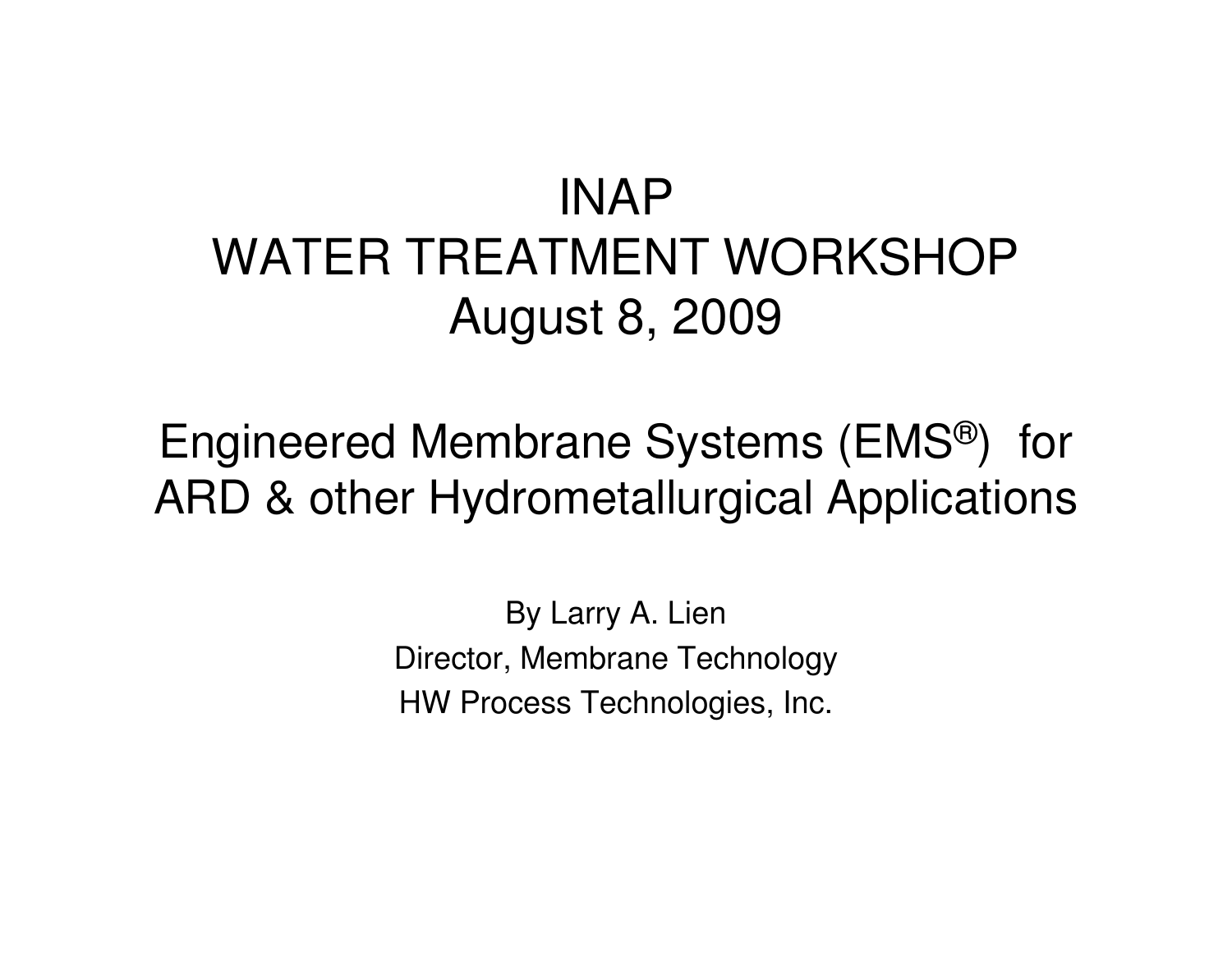# Why Membrane Technology?

The mining and metals refinery industry can benefit from membrane technology:

- Recovery of metals
- Recovery of acids or caustic
- Recovery of energy
- Reduction of disposal costs
- Meet Discharge limits currently not attainable with traditional chemical precipitation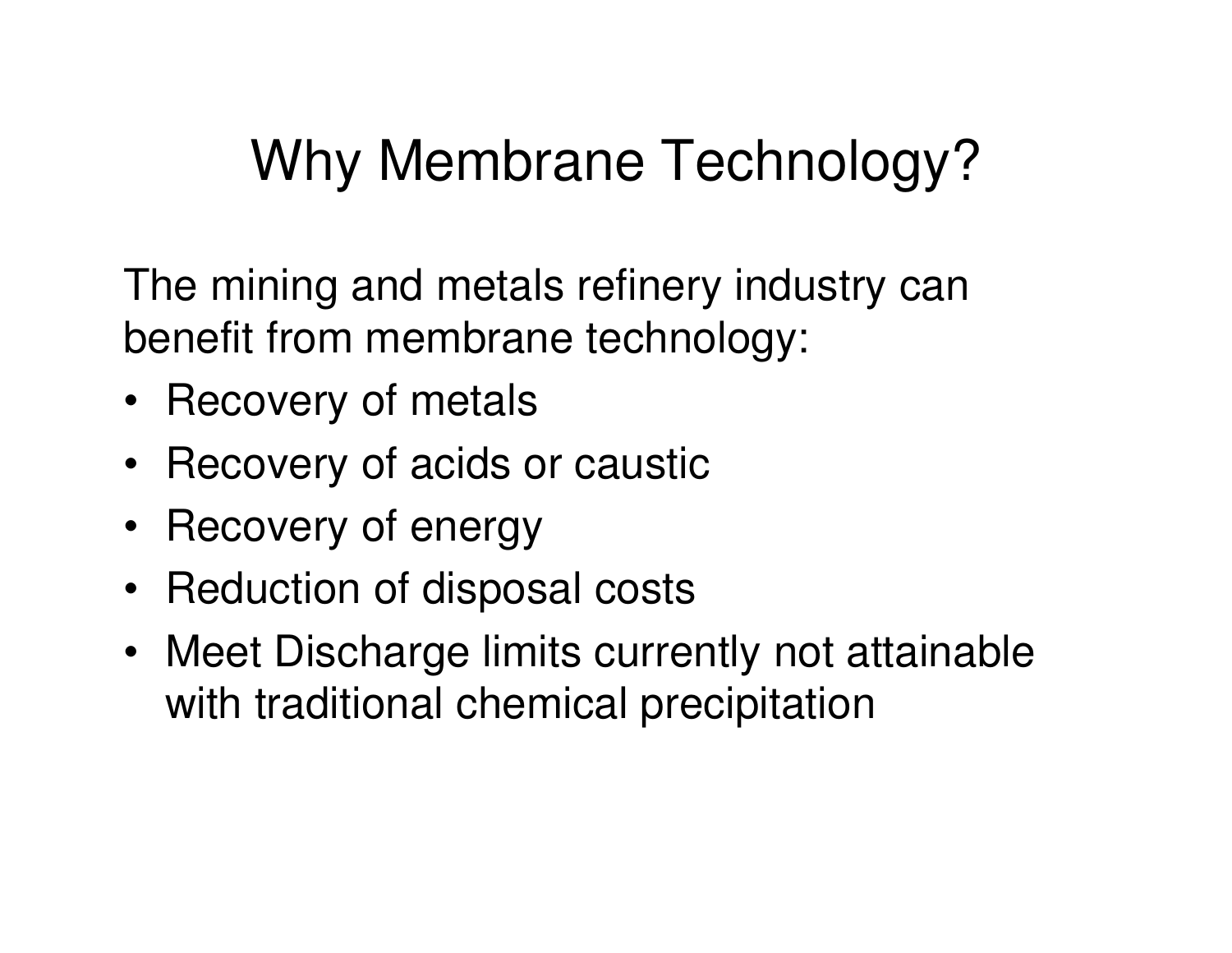### Membrane Classification

| Microfiltration (MF) | .1 to 1 micron                  | <b>Bacteria</b>                                                |
|----------------------|---------------------------------|----------------------------------------------------------------|
| Ultrafiltration (UF) | 6K to 100K MWCO                 | <b>Proteins</b>                                                |
| Thin Film UF         | 500, 1K, 2K & 3K<br><b>MWCO</b> | Rejects Ferric Iron,<br><b>Dyes &amp; Small Colloids</b>       |
| Nanofiltration (NF)  | 150 to 500 MWCO                 | Divalent salts rejected<br>99% but transmits salts<br>or acids |
| Hyperfiltration (HF) | 50 to 150 MWCO                  | Rejects all salts and<br>acids $99+%$                          |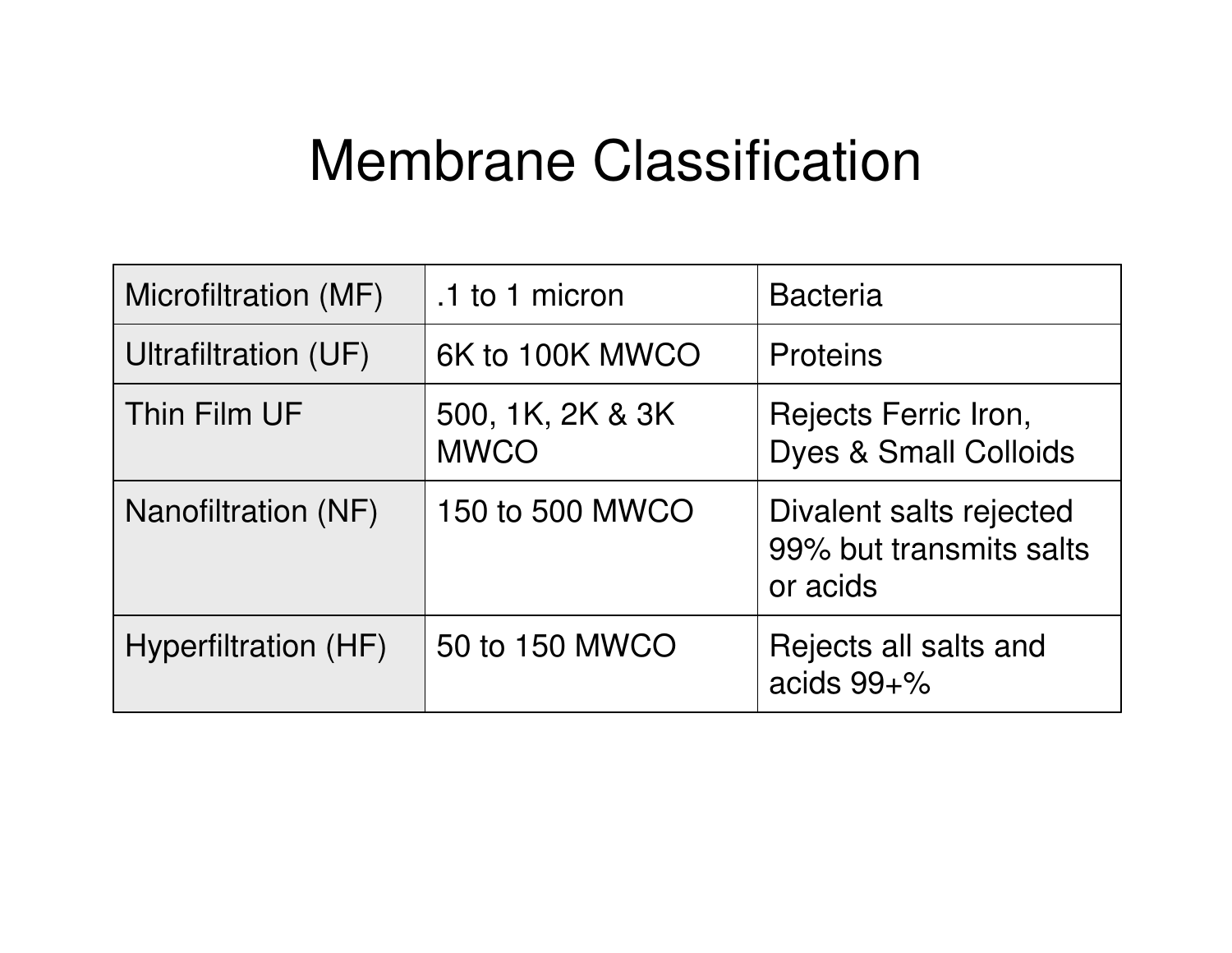#### Membrane-elements

Membrane Types

- •Polysulfone – 3 types
- •PVDF
- $\bullet$ PAN
- $\bullet$ Modified PAN
- $\bullet$  Cellulose Acetates – CA, UF, NF, HF
- Thin-film composite UF, NF, HF of polyamides, sulfonated polysulfones, and proprietary polymers

Typical Spiral-wound Elements

- Typical construction: 20 cm x 100 cm (30 m<sup>2</sup> )
- High temperature 140 °C
- High pH 14
- Low pH 0
- High viscosity 300 Centipoise @ 90°C
- High solids (soluble and suspended)
- Ultra-high pressures 200 Bar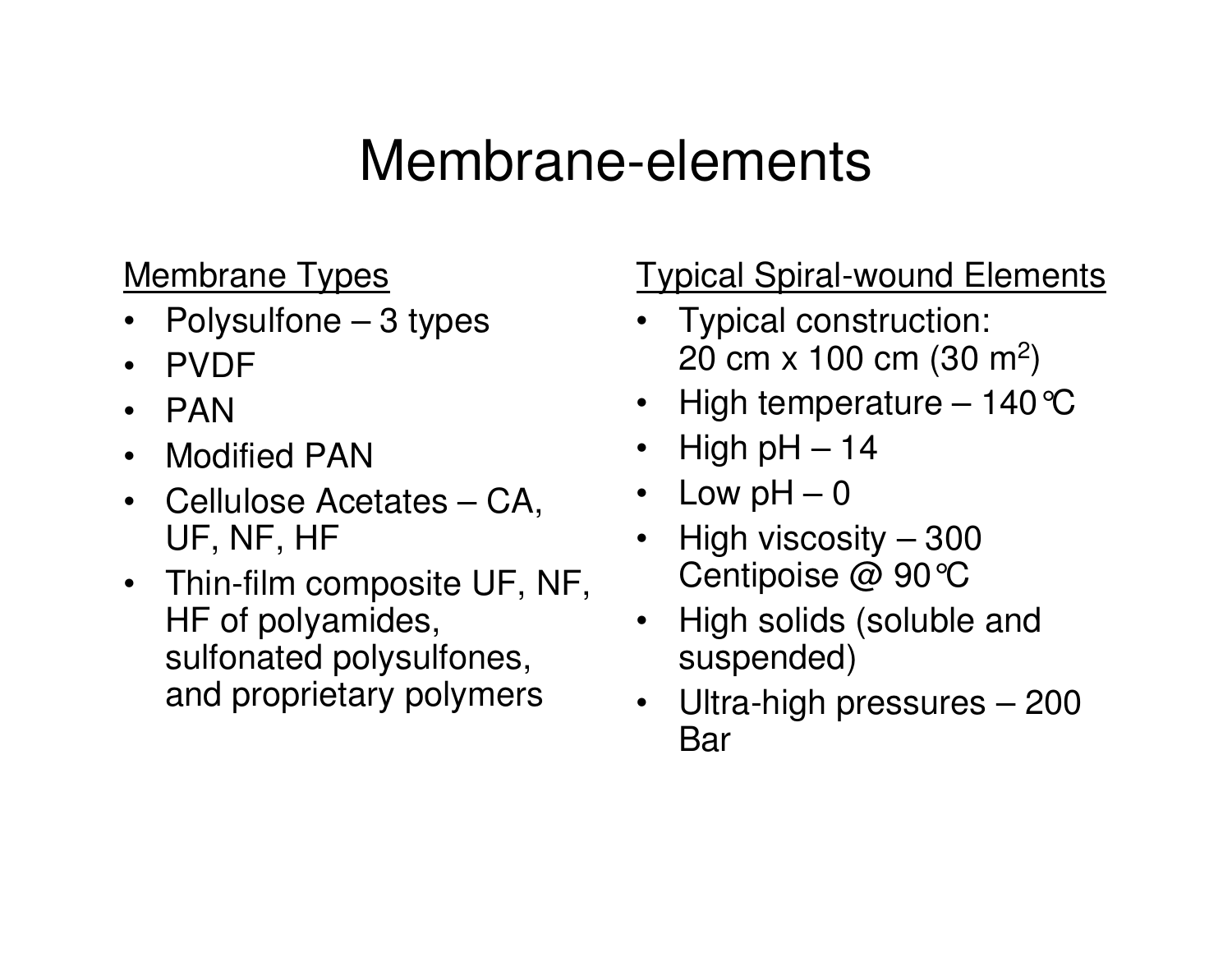Acid reclamation concentration with HF or purification with NF

- Sulfuric
- Nitric
- Hydrochloric
- Hydrofluoric
- Boric
- Phosphoric
- Acetic
- Citric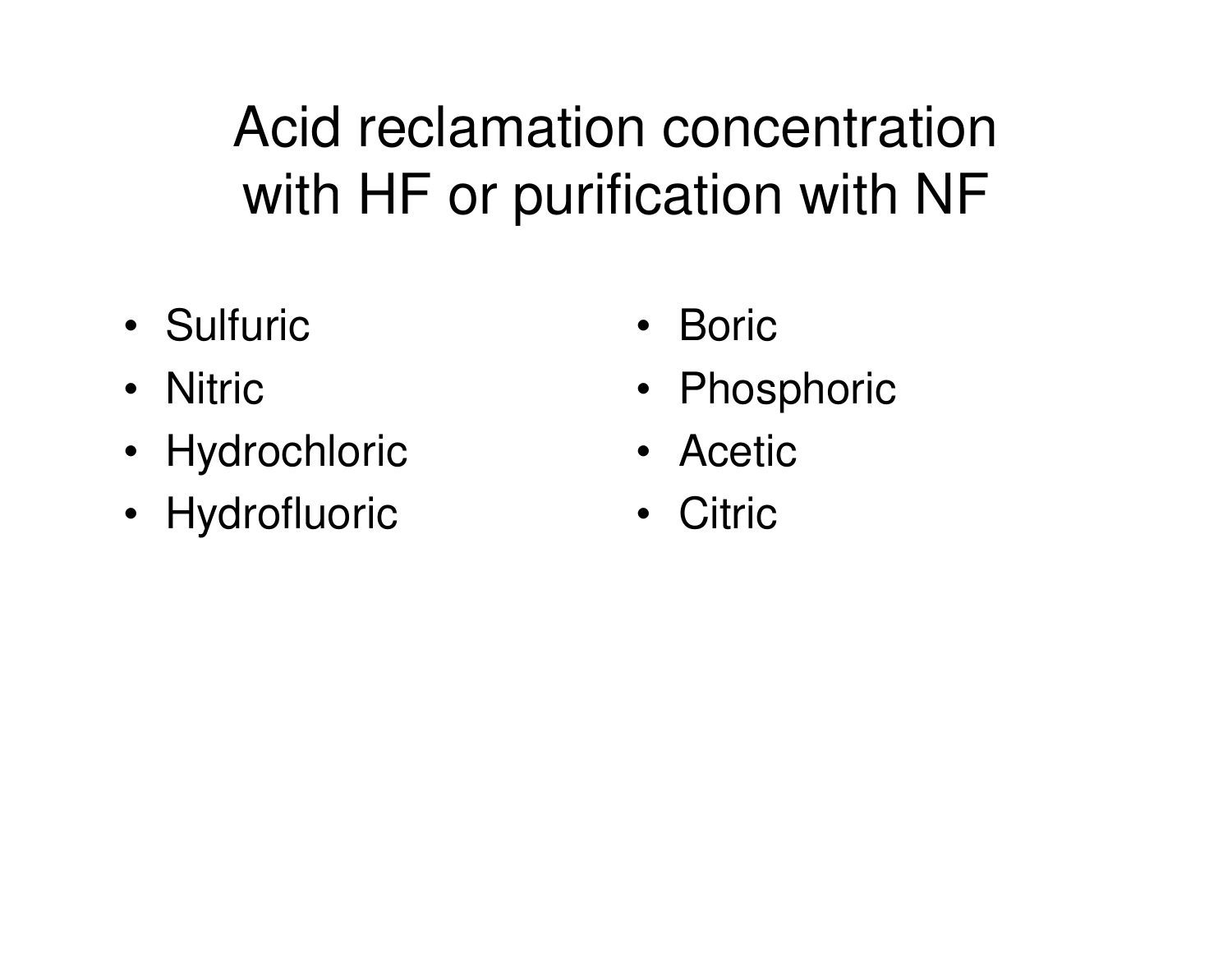# Caustic high-pH environments with special HF and NF membranes

- Operated HF in high-pH cyanide solutions for 4 years' special construction to meet HWPT processing needs
- Recovery of 5% caustic solution with NF membrane with special construction for HWPT processes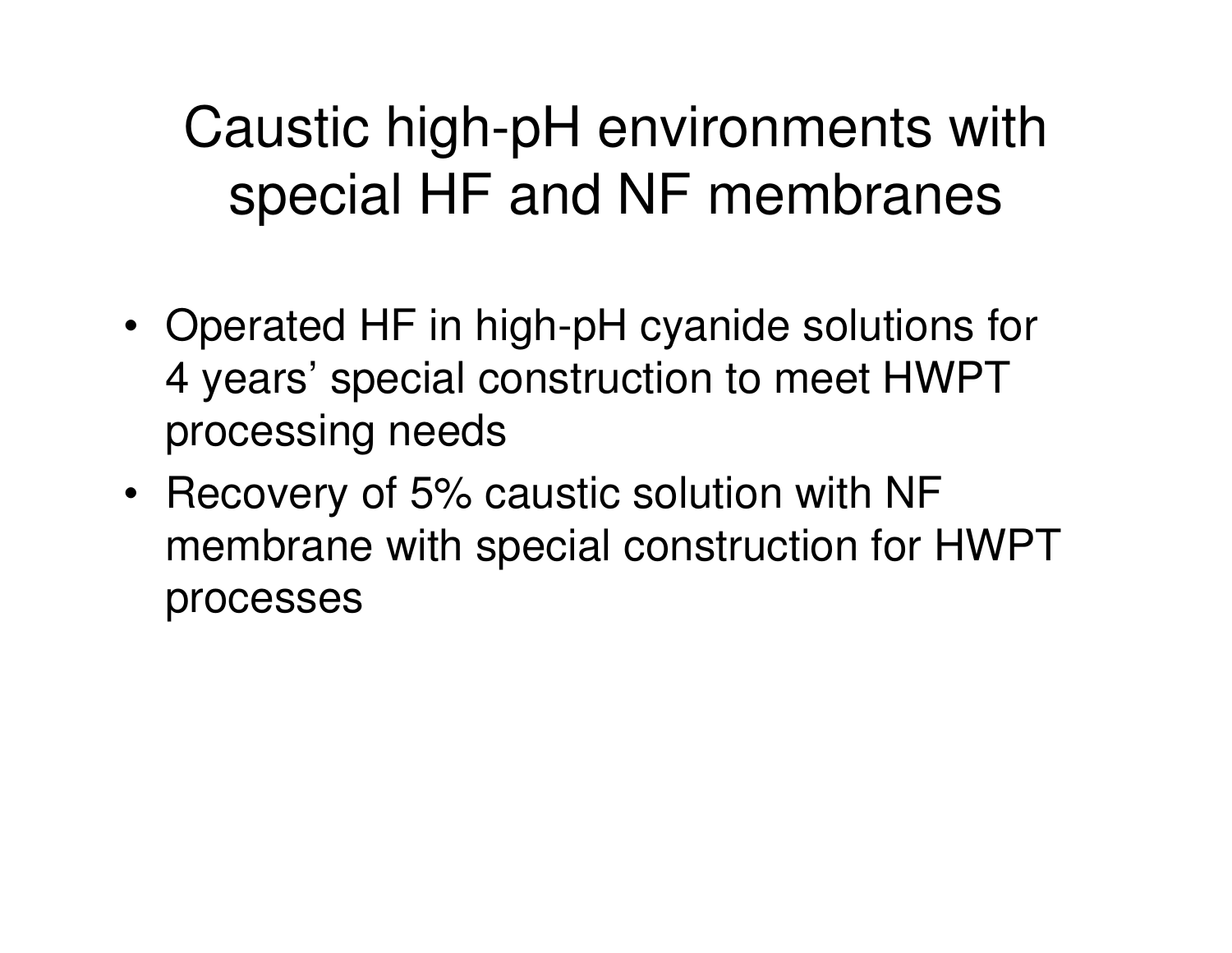## Yanacocha

- $\bullet$  Gold mining heap leach water balance issue at Yanacocha, Peru
- • First HW Process Technologies Engineered Membrane Separation® (EMS®) system installed in 2003
- Currently, 2750 m<sup>3</sup>/hr of barren leach solution is treated and discharged safely into the environment
- $\bullet$  Original elements installed in 2003 still operating effectively

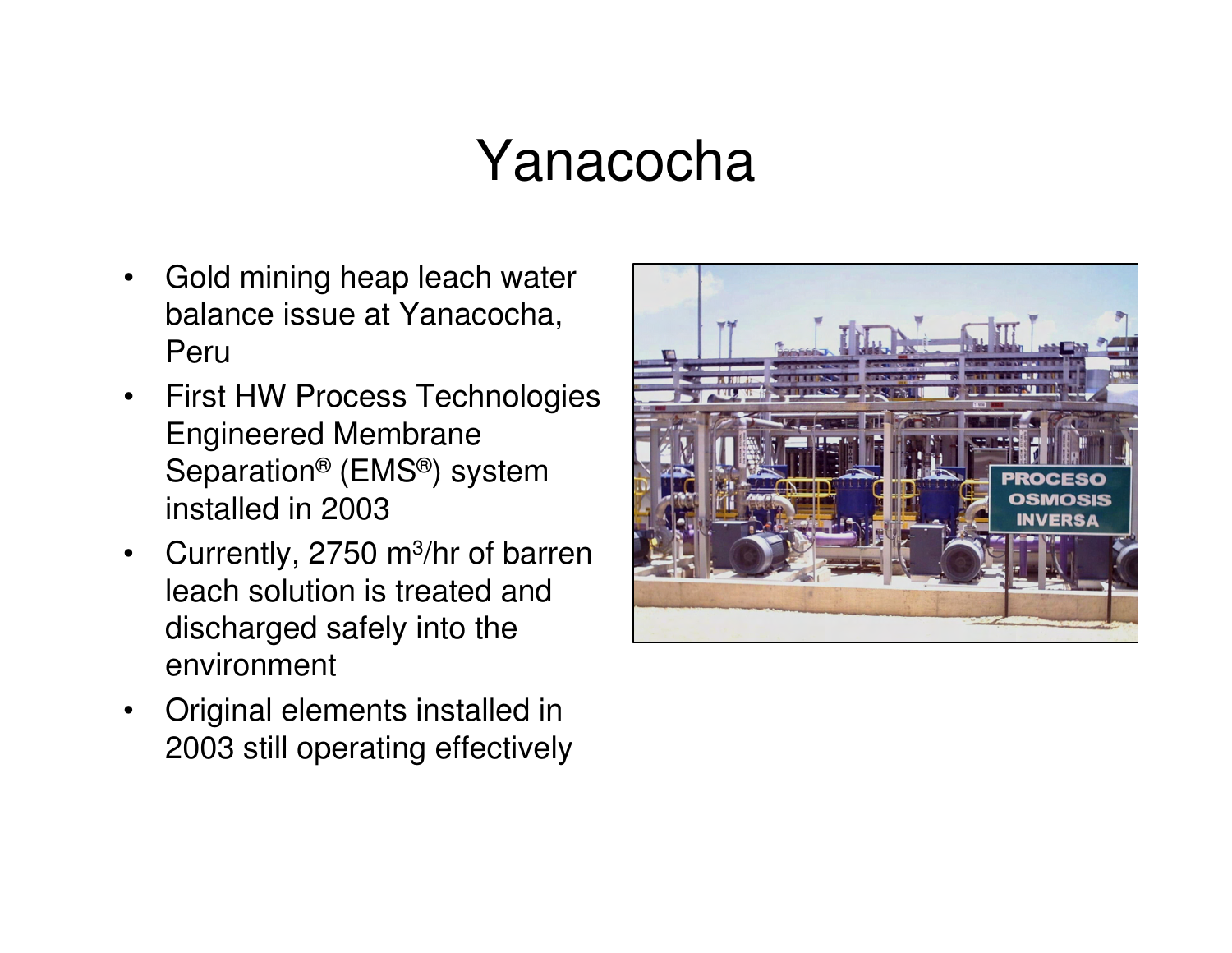### Yanacocha process overview

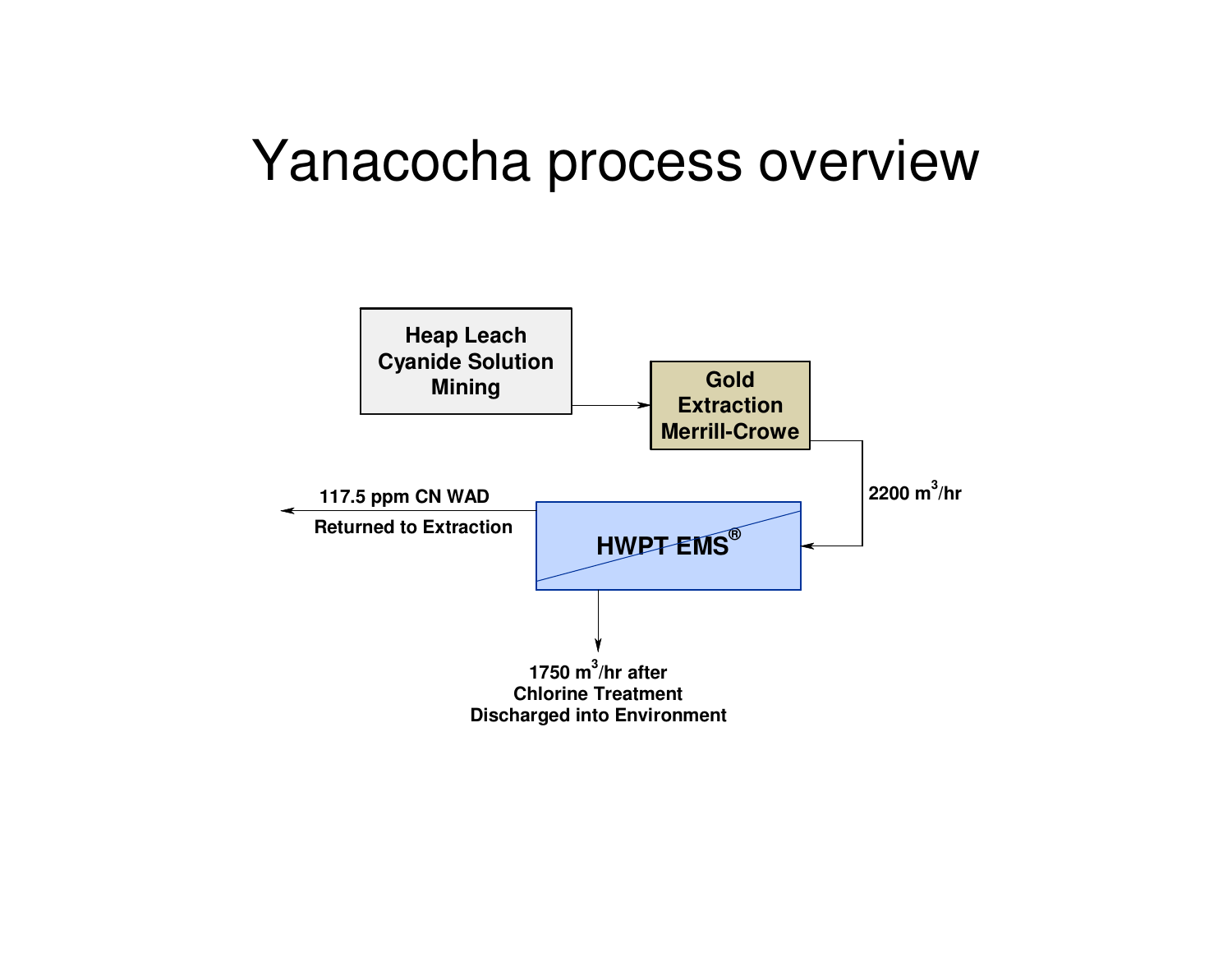## Water quality at Yanacocha

| lon<br>mg/L    | Feed<br>mg/L | Permeate<br>mg/L | Concentrate<br>mg/L | <b>Discharge Limit</b><br>mg/L |
|----------------|--------------|------------------|---------------------|--------------------------------|
| pH             | 10.1         | 8.0              | 9.7                 | $6.0 - 9.0$                    |
| <b>CN WAD</b>  | 46.7         | < .05            | 117.5               | 0.2                            |
| <b>Arsenic</b> | 0.4          | < 01             | 1.5                 | $0.5 - 1.0$                    |
| <b>Mercury</b> | 0.0025       | < 0005           | 0.0076              | 0.002                          |
| <b>Nitrite</b> | 5.19         | 0.09             | 17.11               |                                |
| <b>Nitrate</b> | 27.5         | 0.64             | 89.8                |                                |
| Copper         | 3.1          | 0.1              | 11.6                | 0.3                            |
| Zinc           | 17.2         | 0.3              | 65.1                |                                |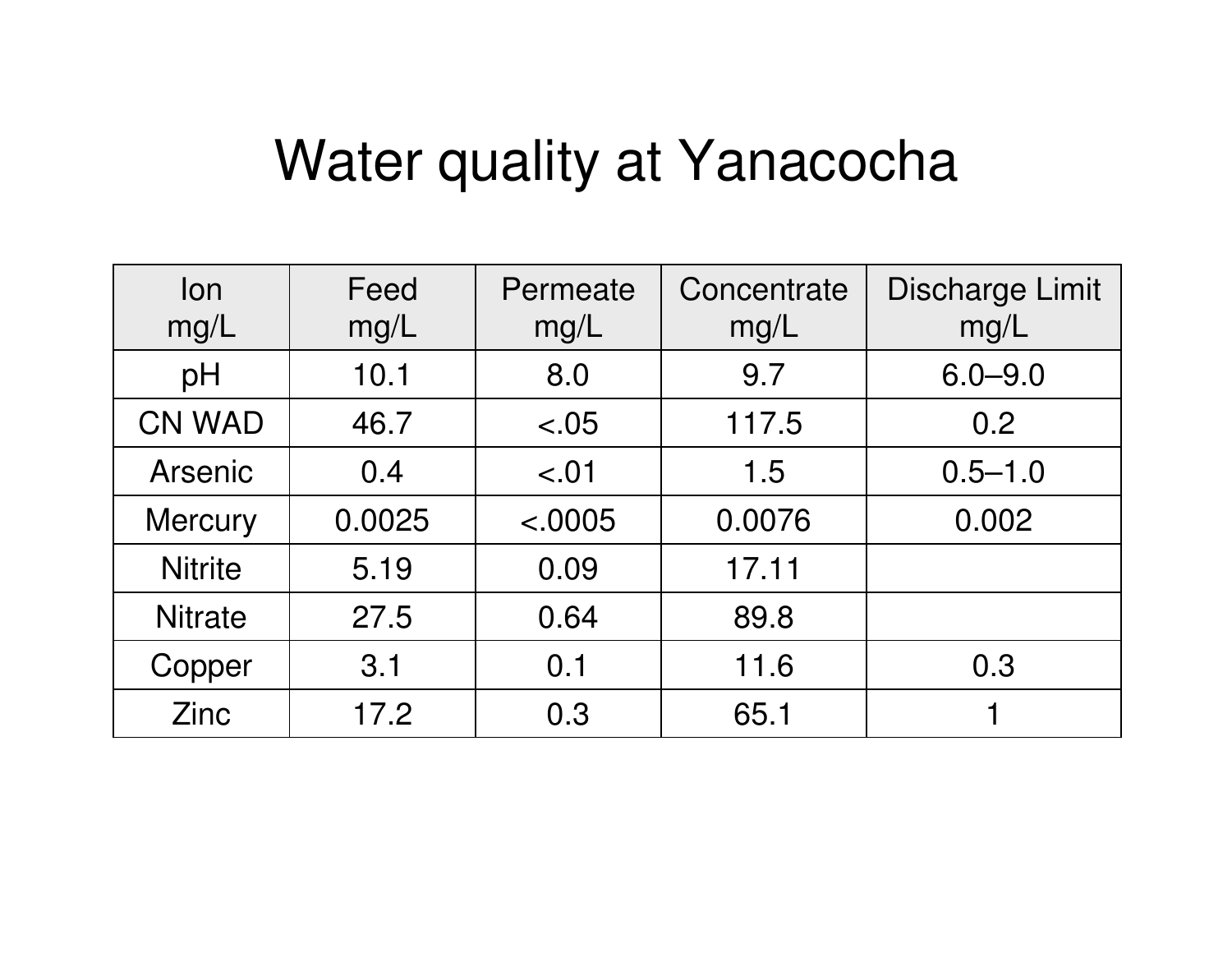## HF of gold-cyanide complex concentration

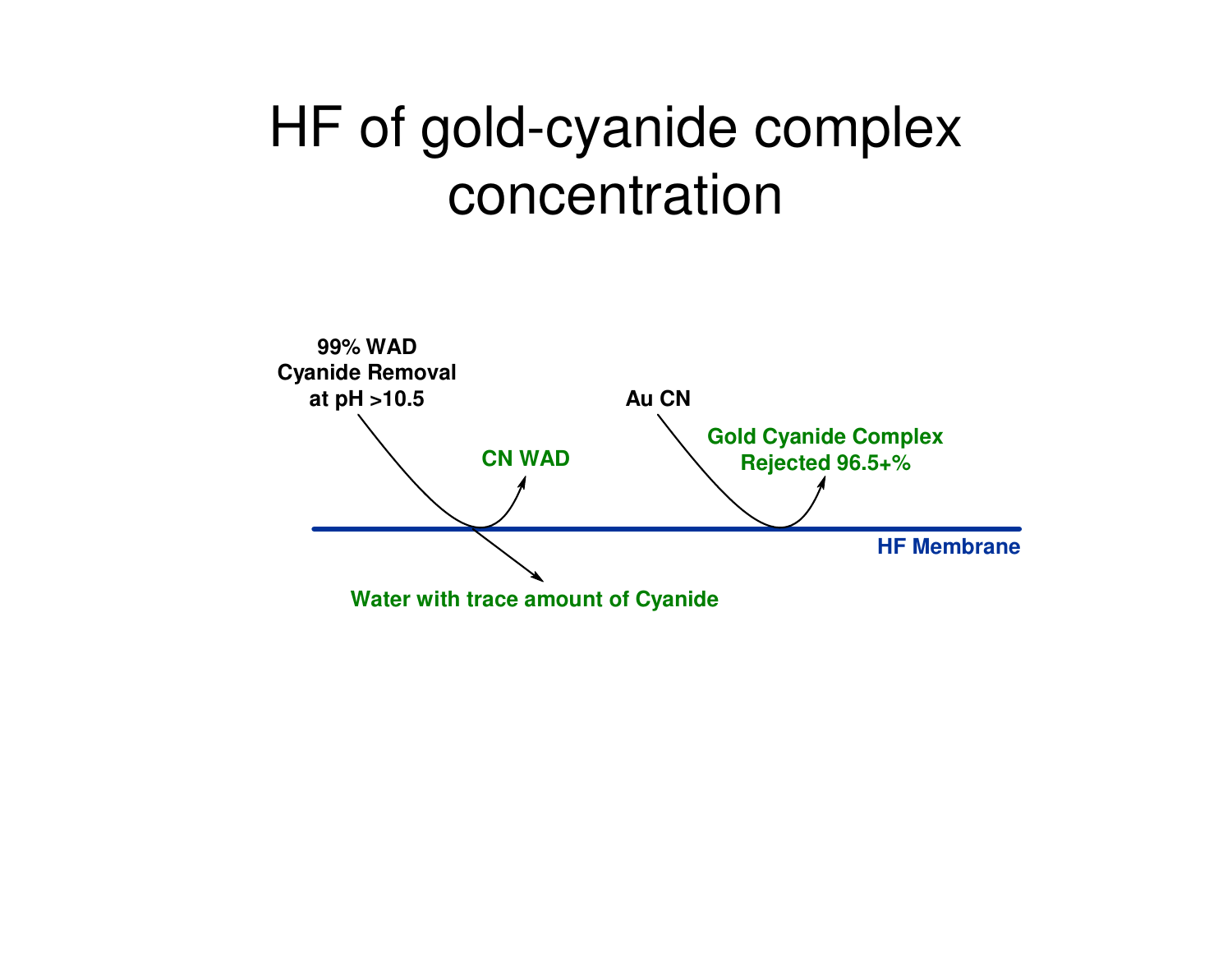## Comments from Newmont's Operators

- Meets water quality discharge standards *(including nitrites and nitrates not regulated)*
- Allows for future safe operation and expansion
- Increased Gold and Silver recovery in membrane concentrates *(Au and Ag rejected at 96.5% rate by membranes – especially important during upset conditions)*
- Cyanide recovery for re-use
- Chlorine consumption reduced by 75% and overall operating cost 70% less than conventional precipitation plant
- EASY TO OPERATE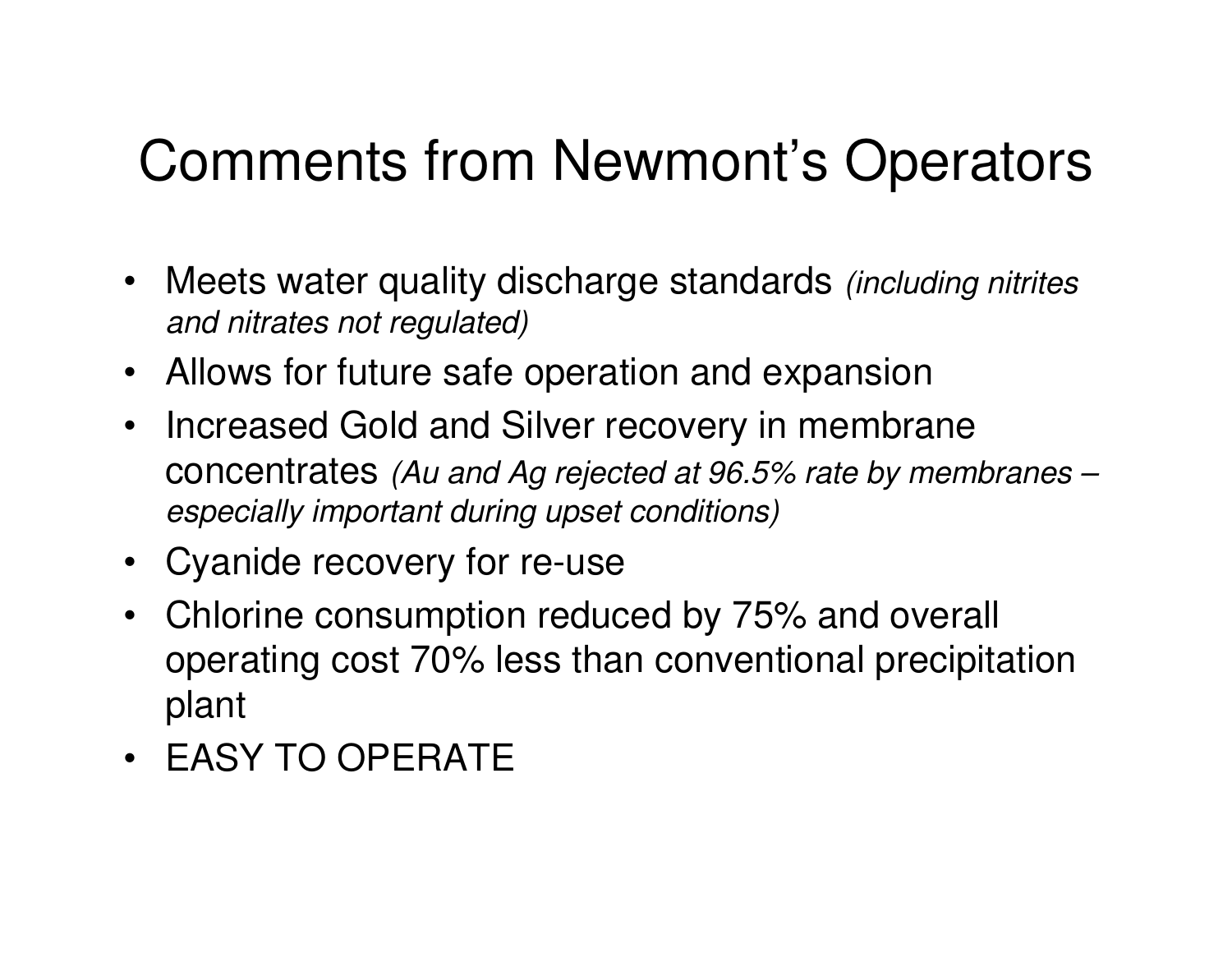## NF of Copper-Cyanide complex concentration

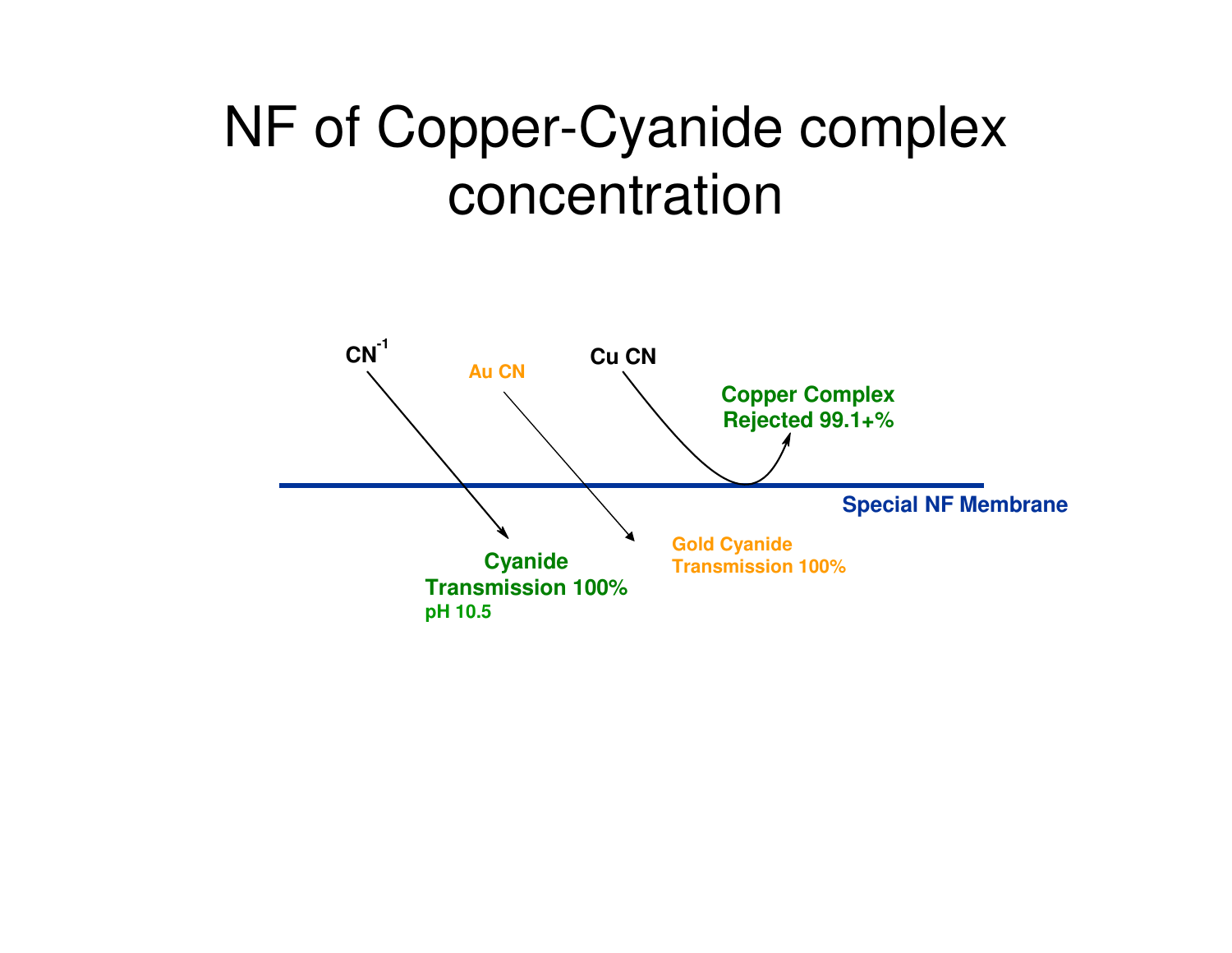## **Copper-Gold Fractionation Process**

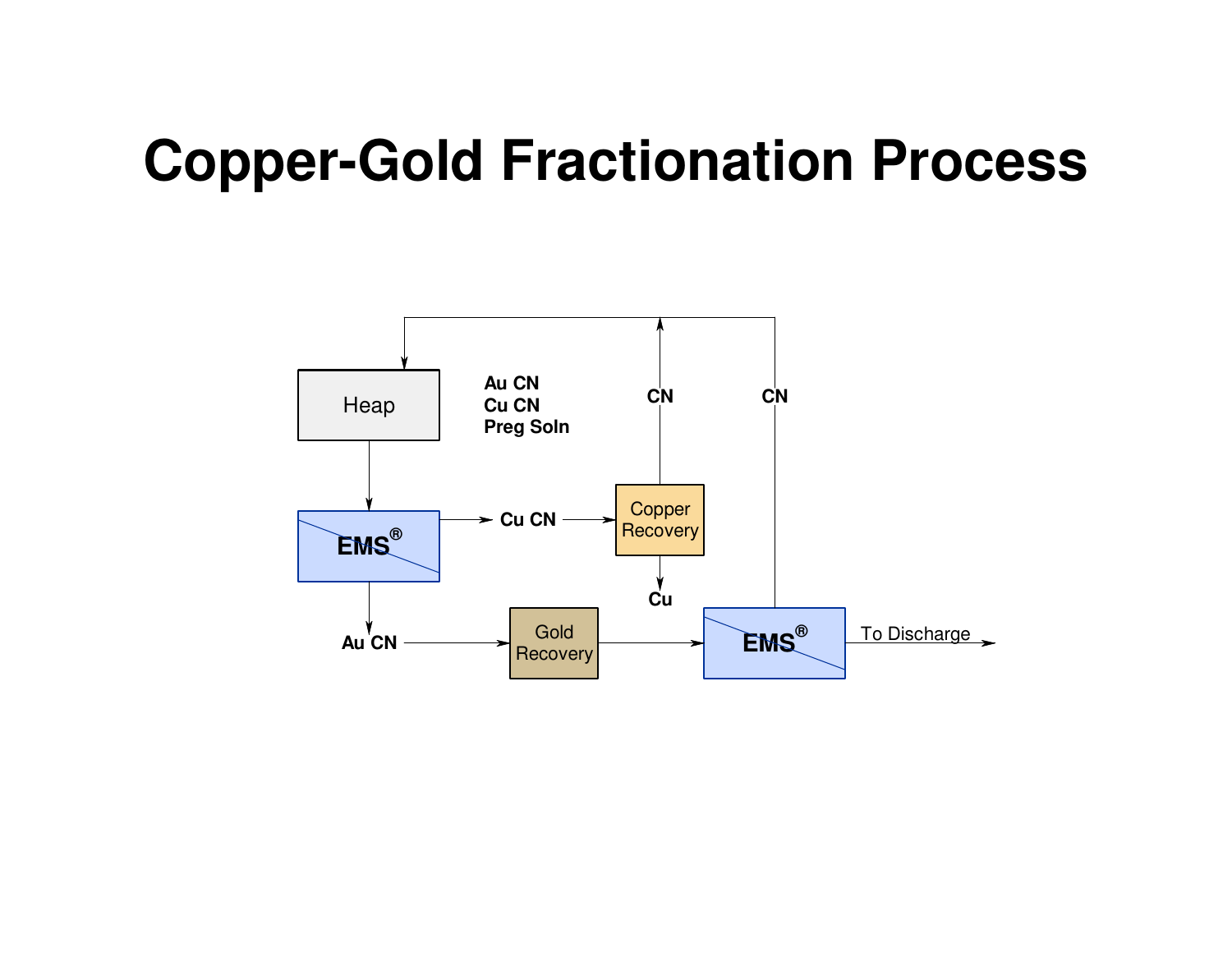#### **Waihi Gold New Zealand Membrane Treatment Post Chemical Water Treatment Arsenic & Selenium Removal Process**

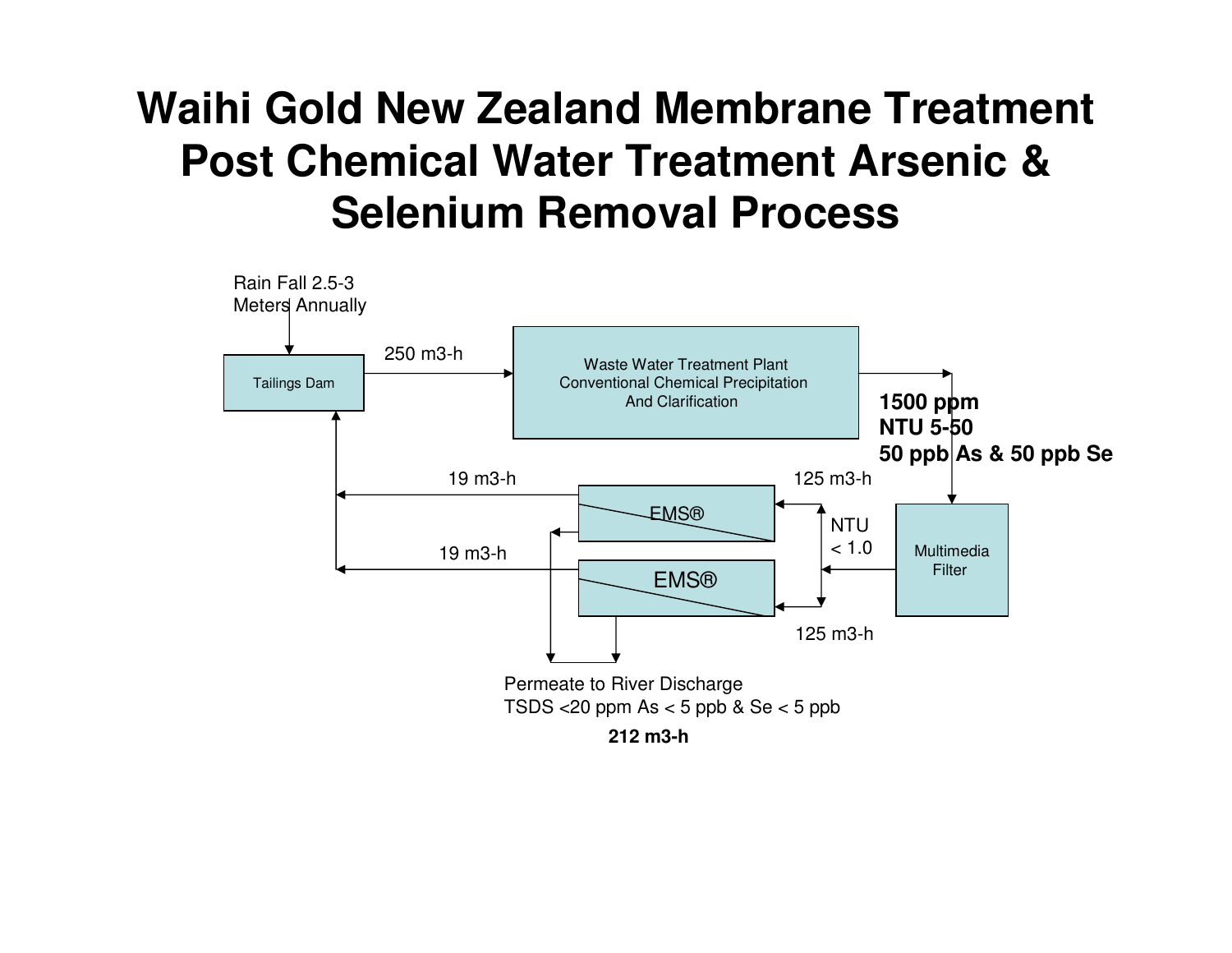# **Water Quality Analysis from Waihi Gold**

| lon<br>mg/L    | Feed<br>mg/L | Permeate<br>mg/L | Concentrate<br>mg/L | Discharge Limit<br>mg/L |
|----------------|--------------|------------------|---------------------|-------------------------|
| pH             | 9.81         | 10.2             | 9.2                 | $6.0 - 9.0$             |
| Calcium        | 340          | $<$ 11           | 1500                | <b>NA</b>               |
| Antimony       | 0.36         | < .007           | 2.7                 | < 0.025                 |
| <b>Mercury</b> | 0.0015       | < 0005           | 0.0076              | 0.002                   |
| Selenium       | 0.11         | < 0.00022        | .73                 | 0.025                   |
| Cobalt         | 0.37         | < .004           | 2.1                 | <b>NA</b>               |
| <b>Sulfate</b> | 1025         | $<$ 2            | 5589                | 2000                    |
| Molybdenum     | 0.053        | < .004           | .50                 | <b>NA</b>               |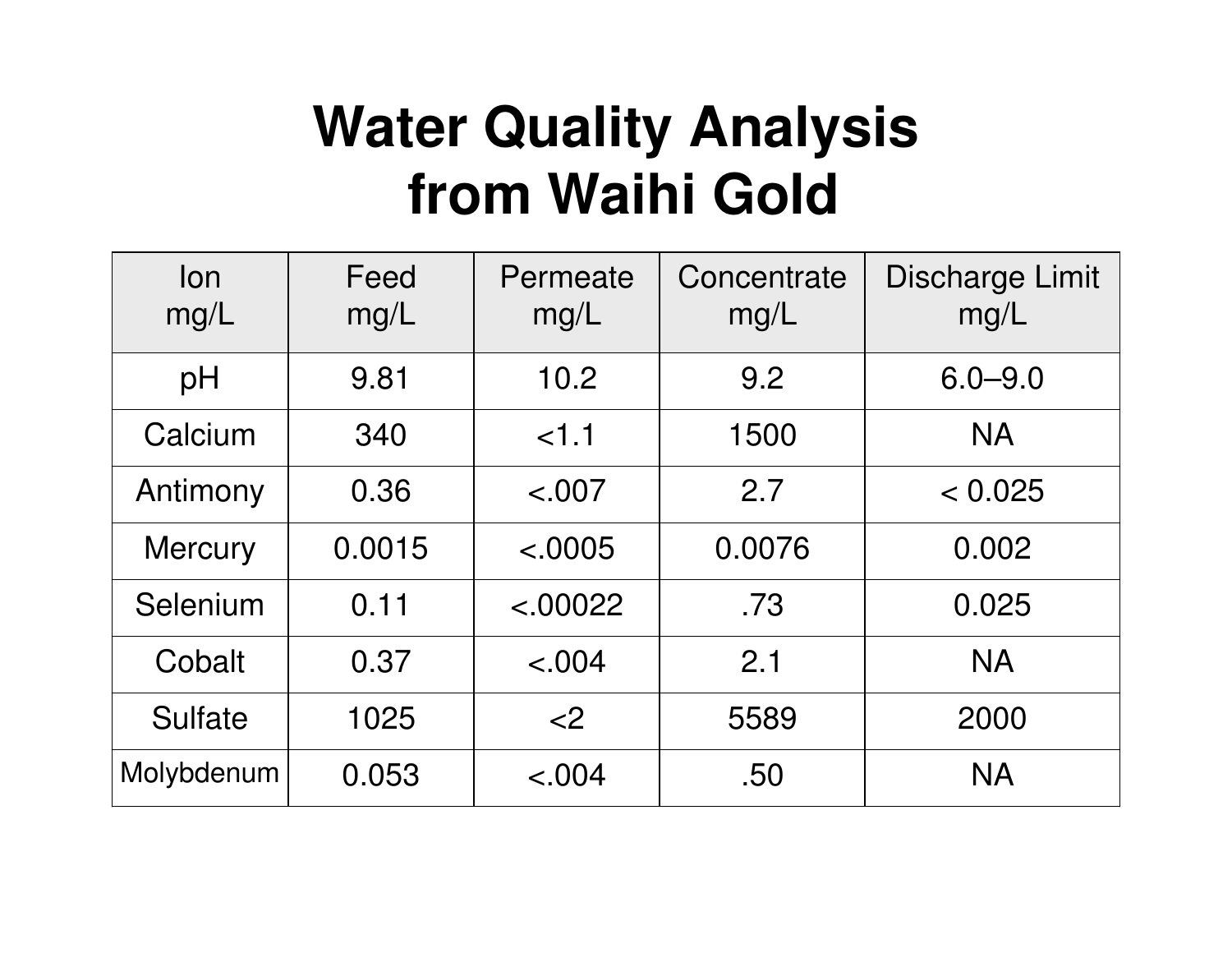# **Use of special HF & NF Membrane-Elements**

- $\bullet$ acid transmission at Phelps-Dodge
- NF Copper rejected & sulfuric HF Copper and acid rejection at Phelps-Dodge

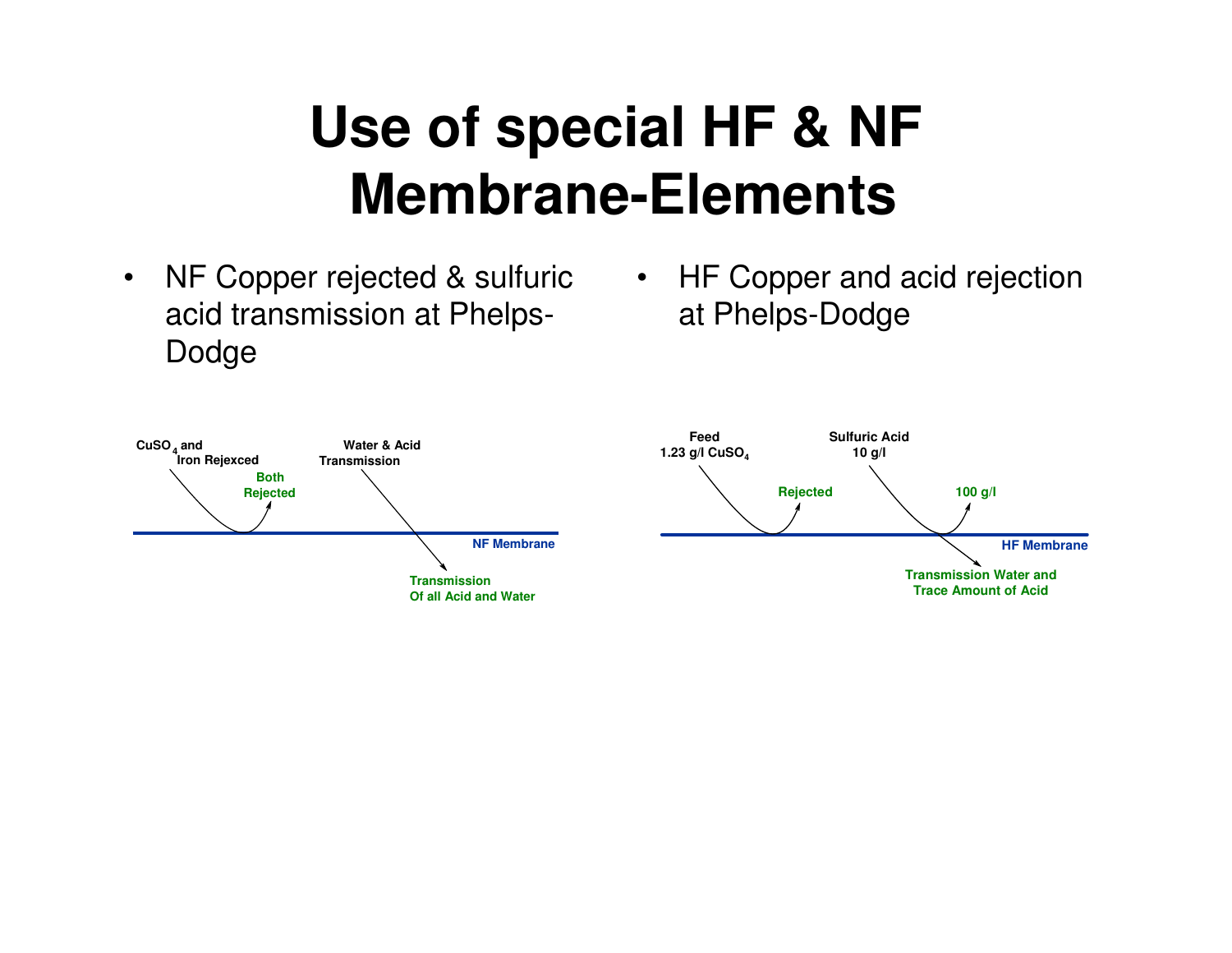#### Zero Liquid Discharge 17 years Operation (Freeport McMoran) Phelps-Dodge Rod Mill El Paso, Tx

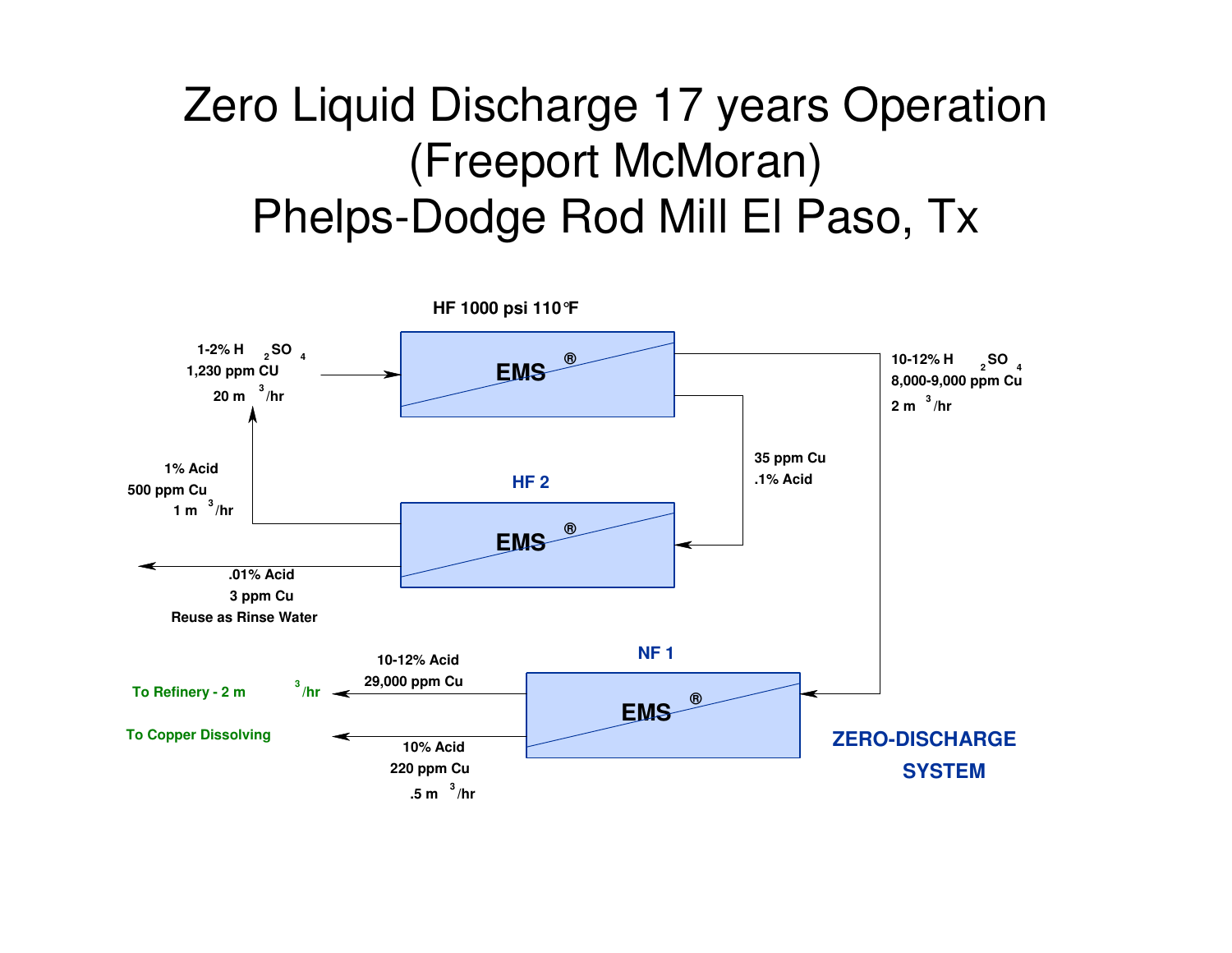# **Cananea de Mexican Copper and Iron rejection**

With special NF membrane-elements



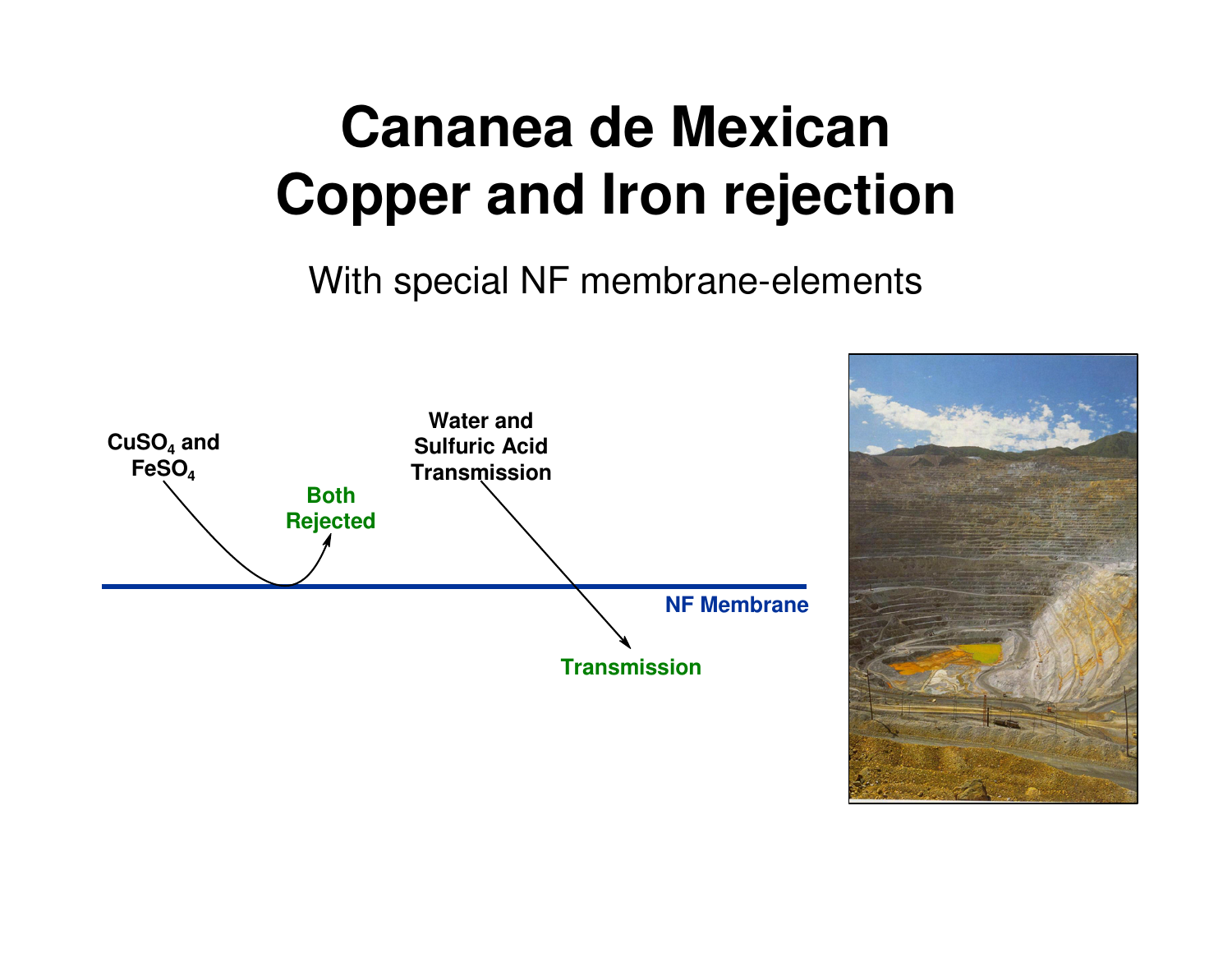## **AMD Copper Reclamation Process**

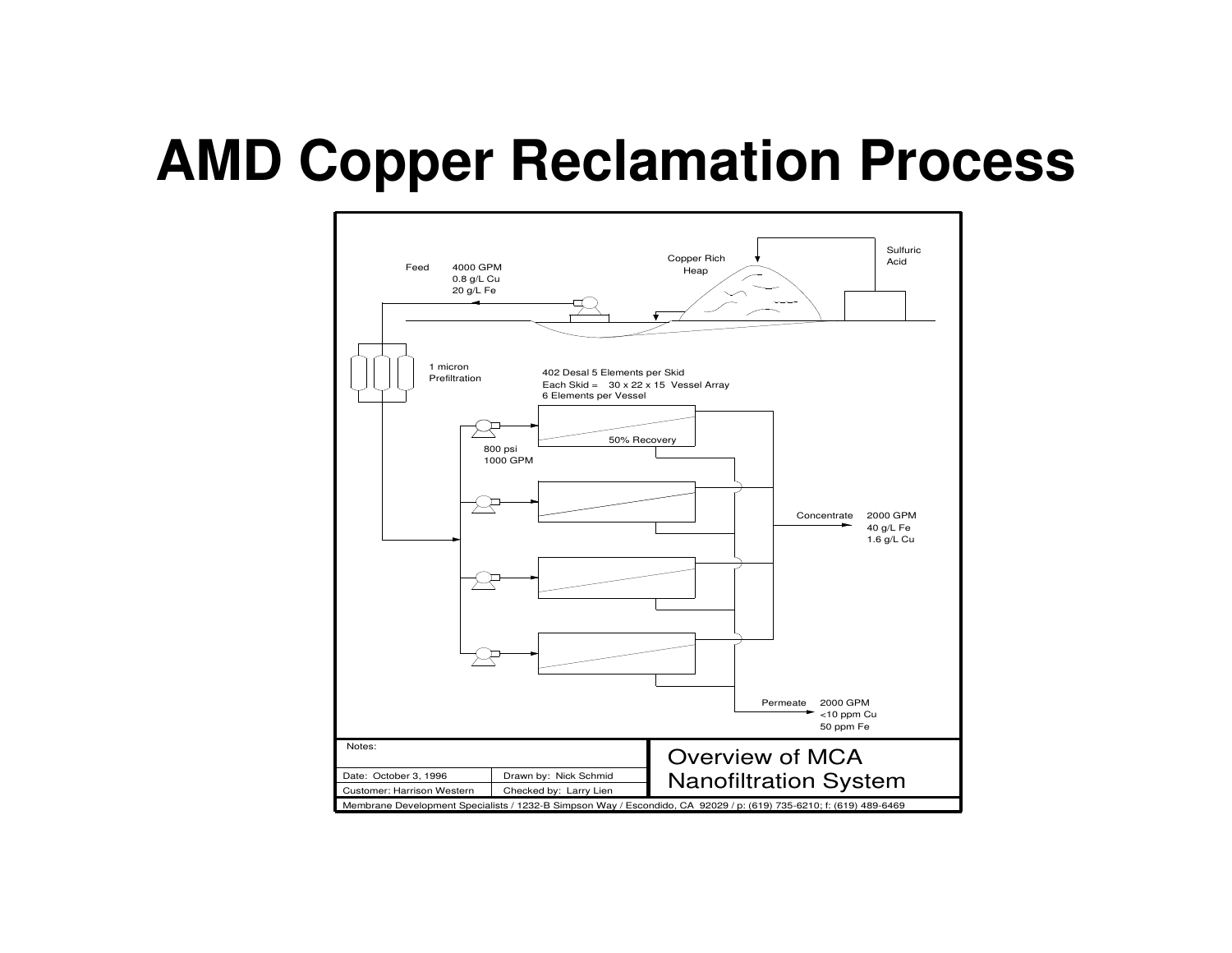## **AMD Copper Recovery Process**

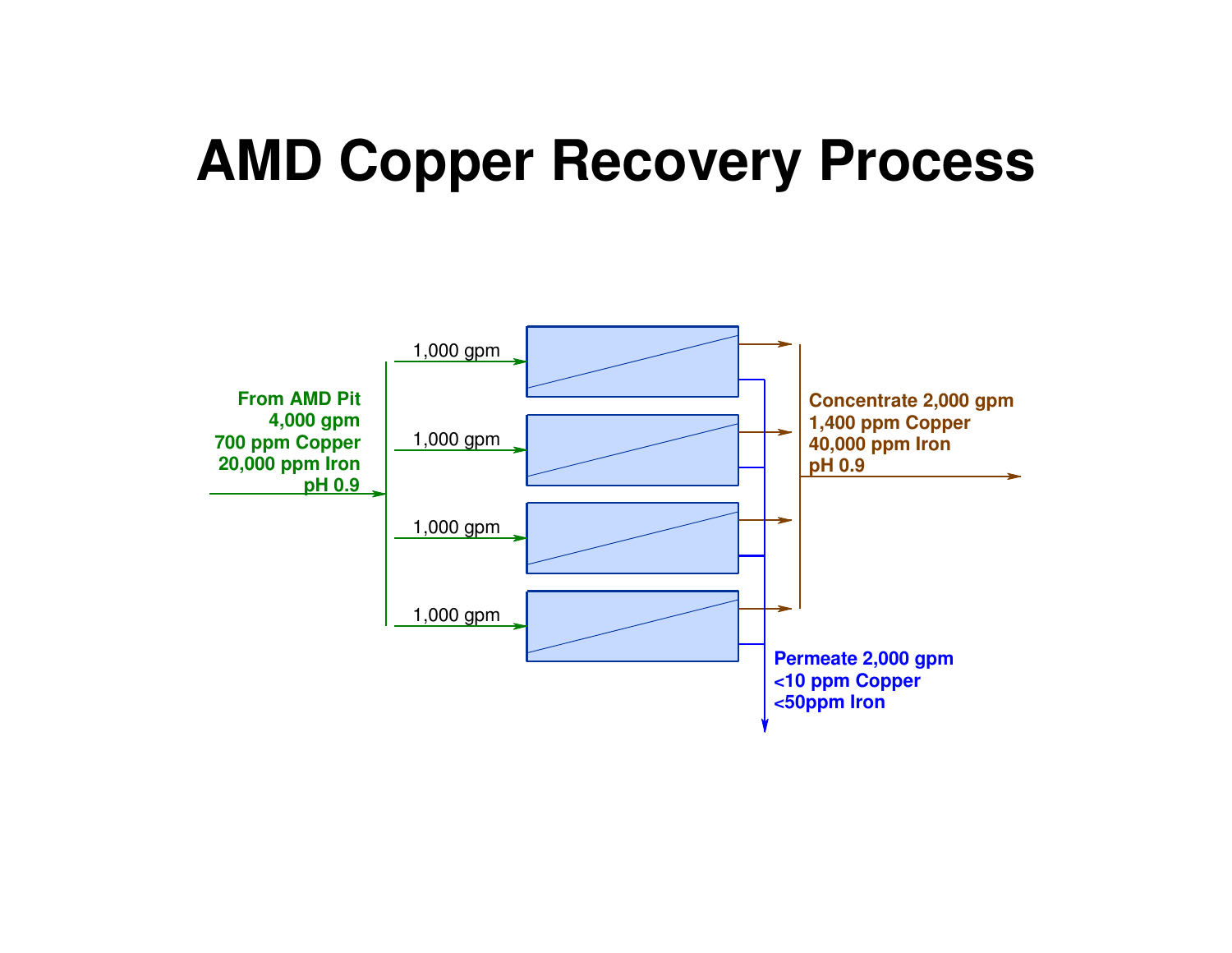# **AMD Application at Cananea de Mexicana**

- $\bullet$  Recovery of copper directly from EMS® concentrate
- $\bullet$  EMS ® process paid for itself within 6 months via copper recovery
- Allowed mine to open new reserves that would previously have been flooded via an old 1890s mine shaft

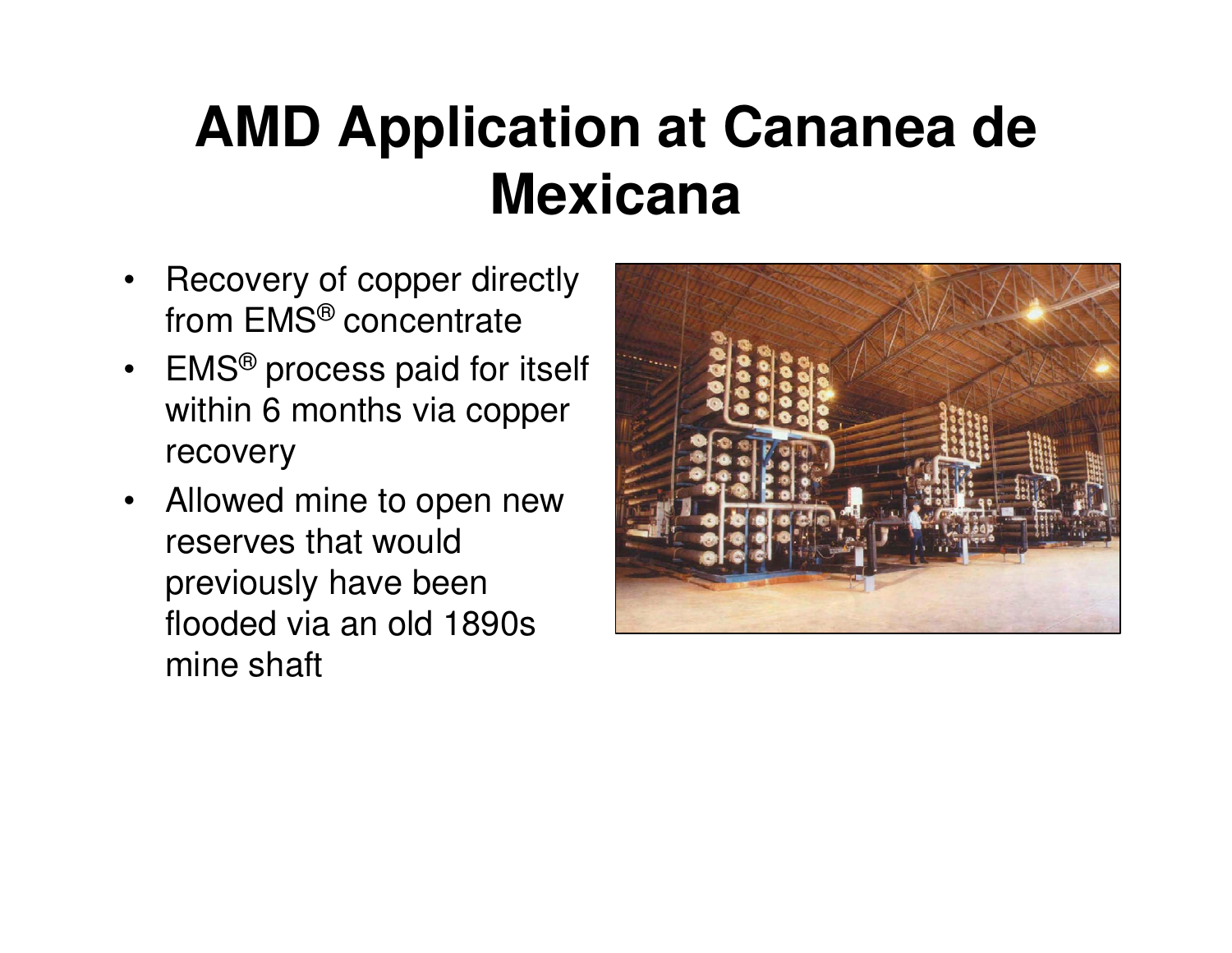# **Asarco Refinery Wastewater Reclamation Project**

- Legacy refinery with ground water pollution issues after 100 years of operation
- • Precipitation system installed in 1985 – \$1M capital and huge operating costs
- Membrane system installed in 1993 prior to precipitation – reduced volume to precipitation system from 6 m 3/hr to 1 m 3/hr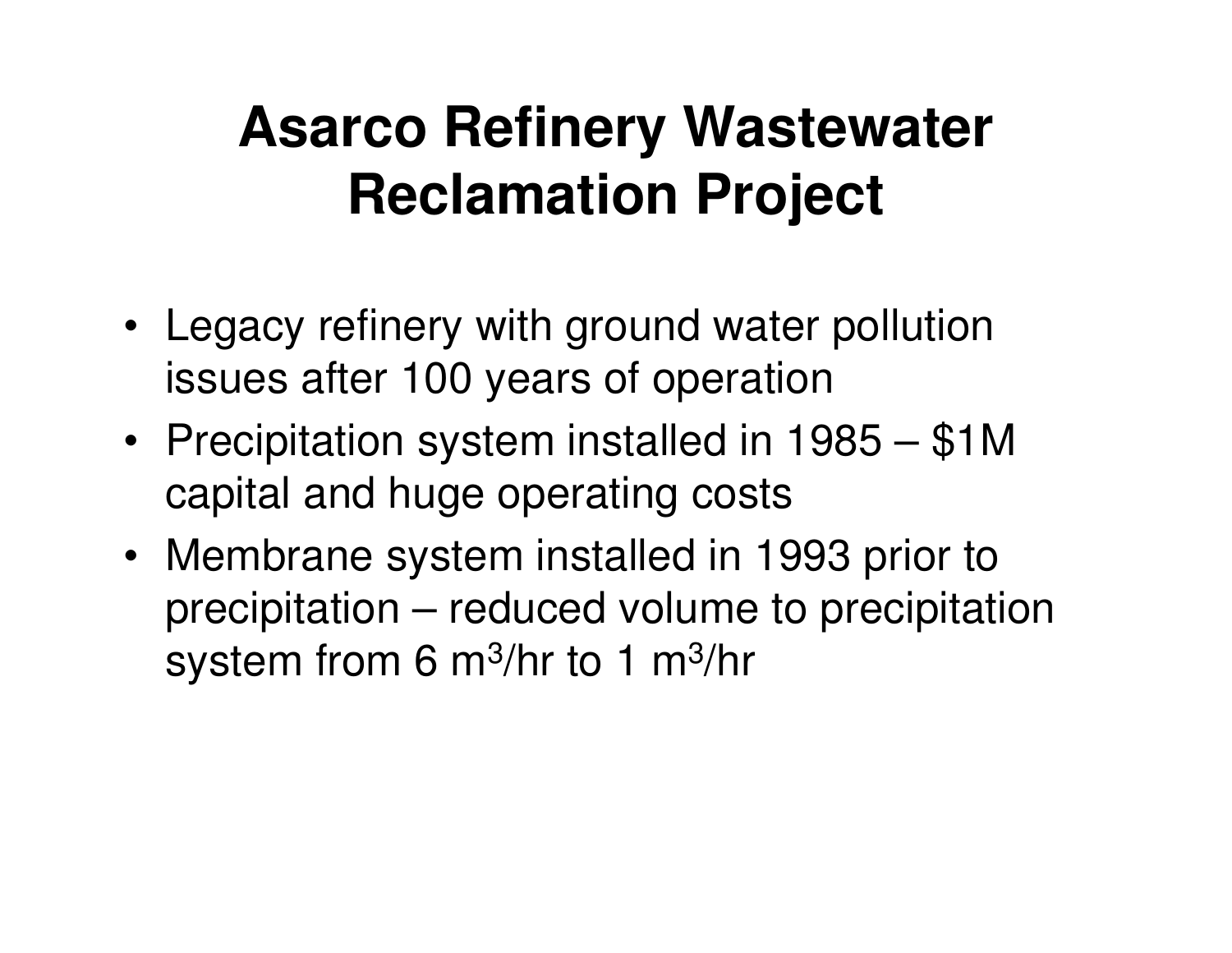## **Comparison of Refinery Processes**

- $\bullet$  Copper refinery precipitation process prior to addition of membrane system
- $\bullet$  Refinery layout with membrane system followed by precipitation

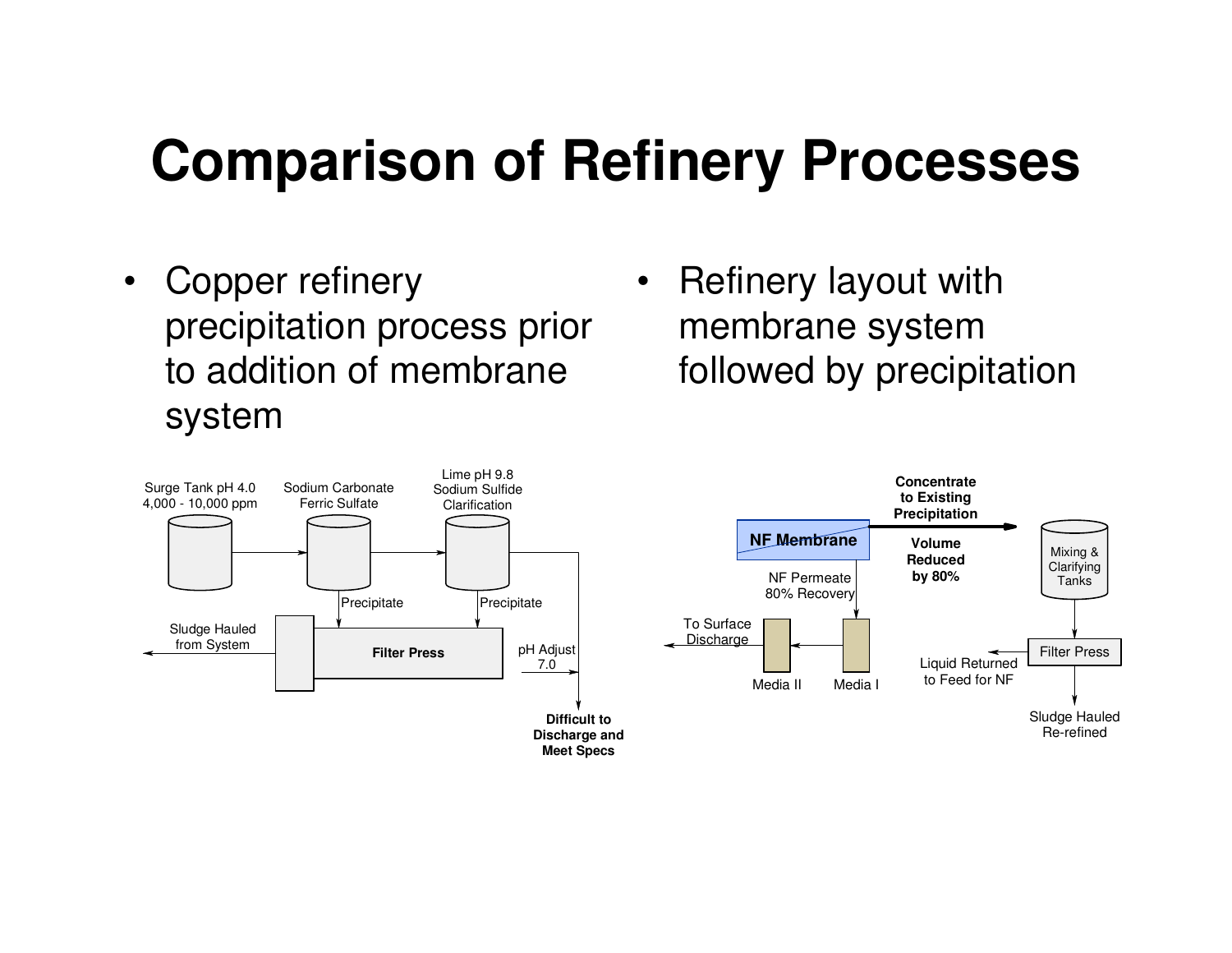# **Capital and operating costs: Precipitation vs. Membrane-Media**

|                                           | Precipitation    | Membrane-Media |
|-------------------------------------------|------------------|----------------|
| <b>Cap Cost</b>                           | \$1M             | \$300K         |
| <b>Chemicals</b>                          | \$2.61 per $m^3$ | $$.15*$        |
| Sludge disposal per m <sup>3</sup>        | \$26.53          | \$1.35         |
| Total sludge generated per m <sup>3</sup> | 19.24 Kg         | 2.88 Kg        |
| Total Op cost per m <sup>3</sup> treated  | \$29.15          | \$1.82         |

*\* Membrane cleaning and media regeneration*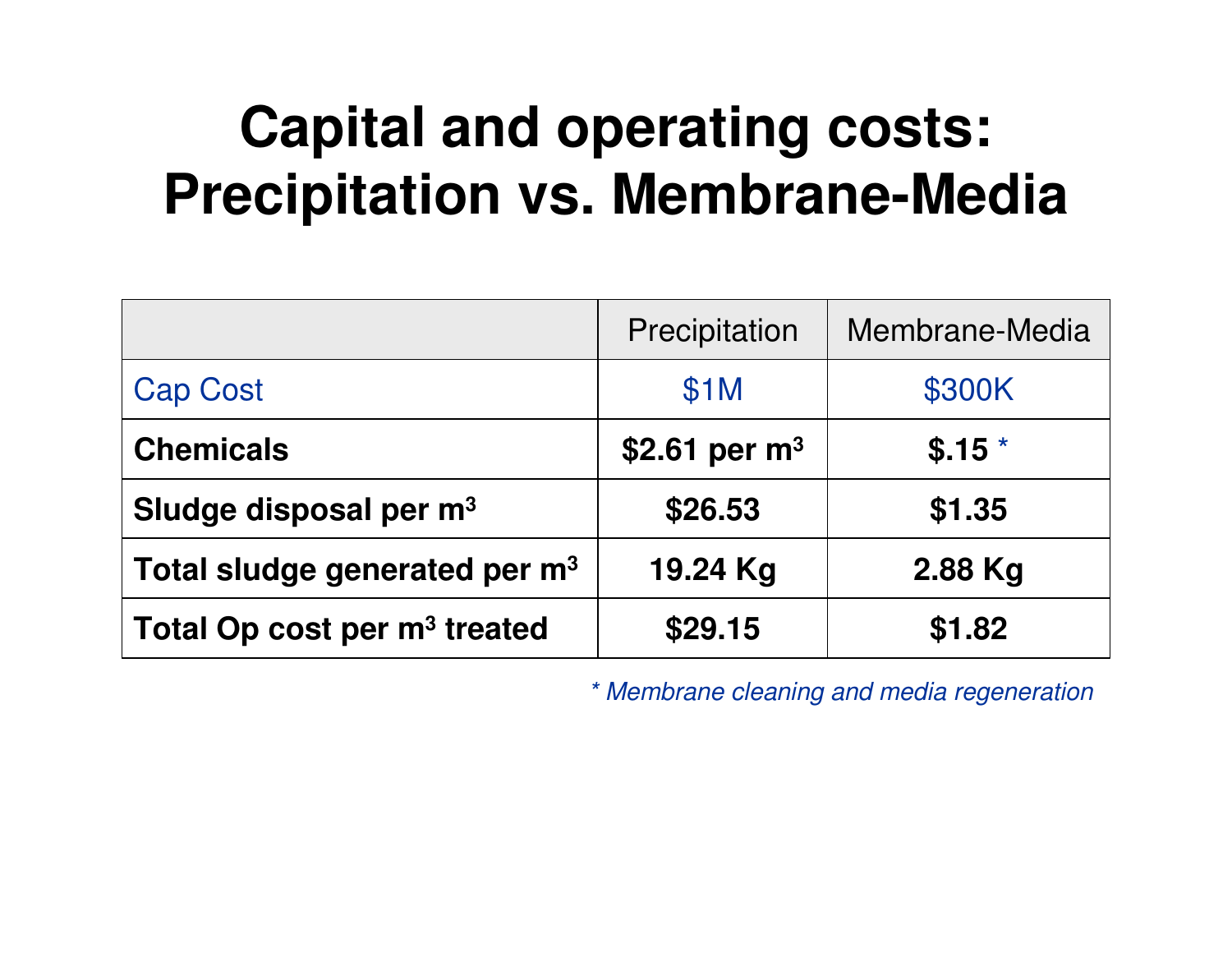## **Final permeate water analyses**

|                     | Feed | Permeate          |
|---------------------|------|-------------------|
|                     | mg/l | mg/l              |
| <b>As</b>           | 10.1 | .081              |
| Cd                  | 14.5 | .05               |
| Zn                  | 33.5 | .01               |
| Pb                  | 3.07 | .05               |
| Cu                  | .073 | .01               |
| Fe                  | .986 | .10               |
| Mn                  | 3.33 | .05               |
| <b>Total Metals</b> | 67.9 | .583              |
|                     |      | 99.14% Extraction |